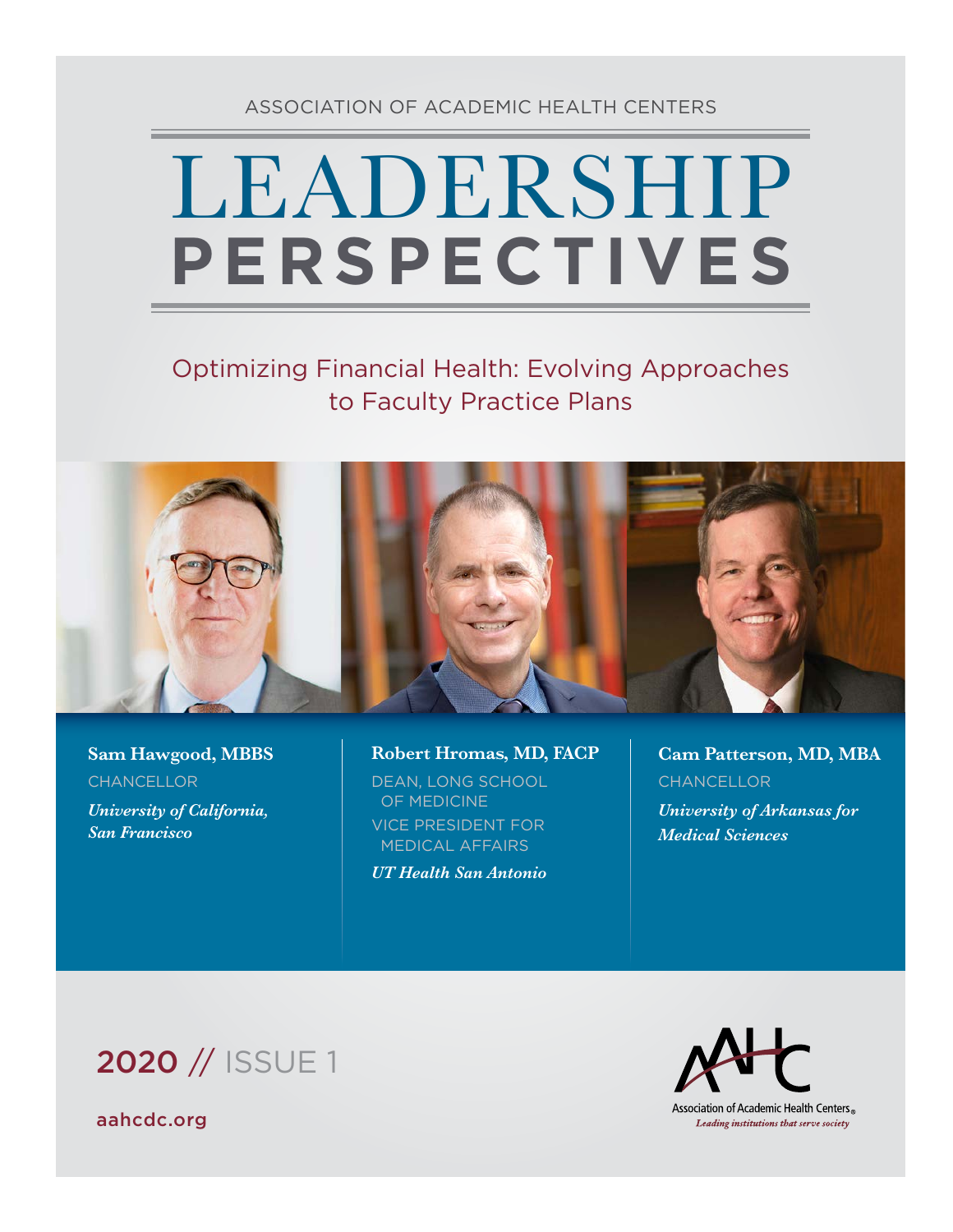# PERSPECTIVE



AAHC *Leadership Perspectives* in 2020 will explore how academic health centers are responding to

economic and competitive market pressures, and the models they are pursuing to optimize financial health. This issue features three approaches to organizing faculty practice plans leading to enhanced alignment that supports and sustains operational margins at academic health centers.

Sam Hawgood, MBBS, chancellor at the University of California, San Francisco, explains how his institution worked toward a "unified governance and management structure" among the medical school, the medical group, the medical center, and provider affiliates. This included fully integrating "previously replicated functions such as contracting, revenue cycle, and practice management" under the guiding principles of unified direction, transparency, empowerment, and accountability.

Robert Hromas, MD, FACP, dean of the Long School of Medicine and vice president for medical affairs at UT Health San Antonio, describes how his institution focused closely on improving patient access, capacity, and provider supply among the multiple clinics that are part of the practice plan. They found that the systems "engineering approach that made use of extensive data analytics" allowed leadership to determine factors directly impacting resiliency and efficiency resulting in implementation of strategies that produced

**Steven L. Kanter,** MD // AAHC President & CEO <u>BY</u>

> increased patient access and optimized clinic performance.

At the University of Arkansas for Medical Sciences, Cam Patterson, MD, MBA, chancellor, also instituted a new model for evolving a practice plan that is part of a statewide health system. He notes that in the restructuring process, "the creative challenge is how to have enough physician bandwidth for your practice base and your referral base without sinking yourself in cost."

These three outstanding commentaries describe distinctive and transformational models of how faculty practice plans are evolving at academic health centers. Notably, they each describe a path toward a more aligned and integrated health system.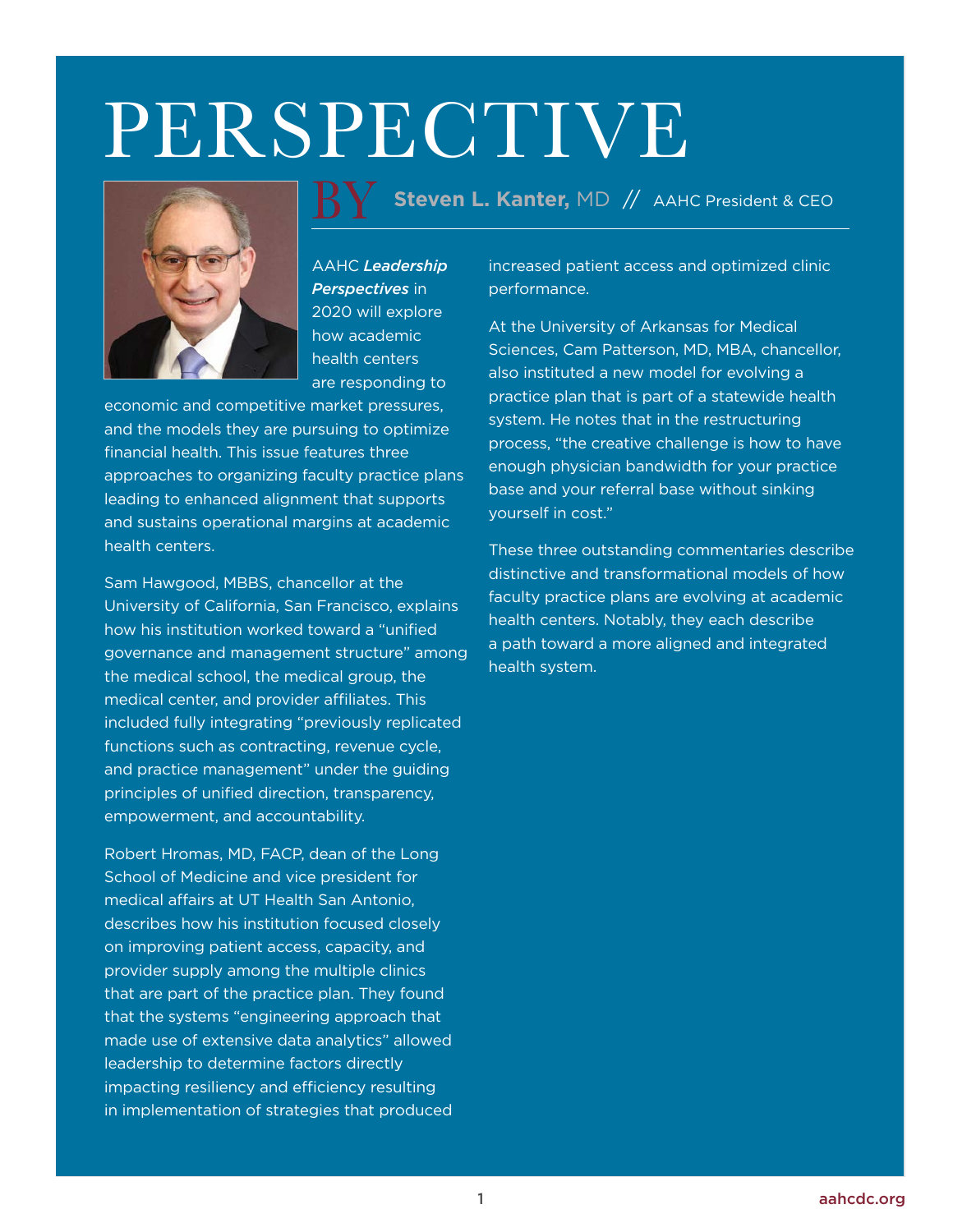

### **Sam Hawgood, MBBS**

**CHANCELLOR** University of California, San Francisco

Historically, different components of the UCSF clinical enterprise resided in our medical center, medical school, and faculty practice group. This traditional tripartite model worked but was susceptible to diffuse accountability, variability in practice management and performance, and a lack of financial transparency. In 2014, we undertook an ambitious plan to become a fully integrated academic health system, we now call UCSF Health.

UCSF Health brings all our clinical service capabilities into a unified governance and management structure, achieving strategic, operational, and financial alignment among the medical school, medical group, the medical center, and our provider affiliates. Its structure streamlines decision-making and strengthens our ability to act with one voice in the market.

We adopted four principles to guide our transformation. First, unified direction—or the commitment to act as one enterprise. Second, transparency around our operating and financial performance. Third, empowerment of individuals and teams at all levels of our organization. And fourth, accountability for delivering outstanding results to our patients and the communities we serve, and for eliminating disparities in the care we provide.

Success required substantive changes in governance, operations, and financial relationships. The previously separate governance of the medical center and medical group—our faculty practice plan—was integrated into a unified UCSF Health Leadership Council with responsibilities for all aspects of the health system – hospital, faculty practice, and affiliates. Similarly, previously replicated functions such as contracting, revenue cycle, and practice management were fully integrated. A critical and intentional goal was to empower the clinical chairs in health system leadership.

At the same time that governance and operations were integrated, funds flow between the component parts was also reformed. The opaque 'book of deals' negotiated between the individual departments and the hospital was replaced by a transparent model that aligns incentives around strategic goals, enables competitive compensation for competitive performance, and explicitly funds the academic mission recognizing this is UCSF's market differentiator.

Now six years into this new governance, operations, and funds flow model, UCSF Health has thrived with a doubling of patient visits and operating revenue. Although not perfect, there is a greater sense of clinician empowerment, accountability, and financial transparency and fairness.

 $C$  Success required substantive changes in governance, operations, and financial relationships... previously replicated functions such as contracting, revenue cycle, and practice management were fully integrated.  $\bigcirc$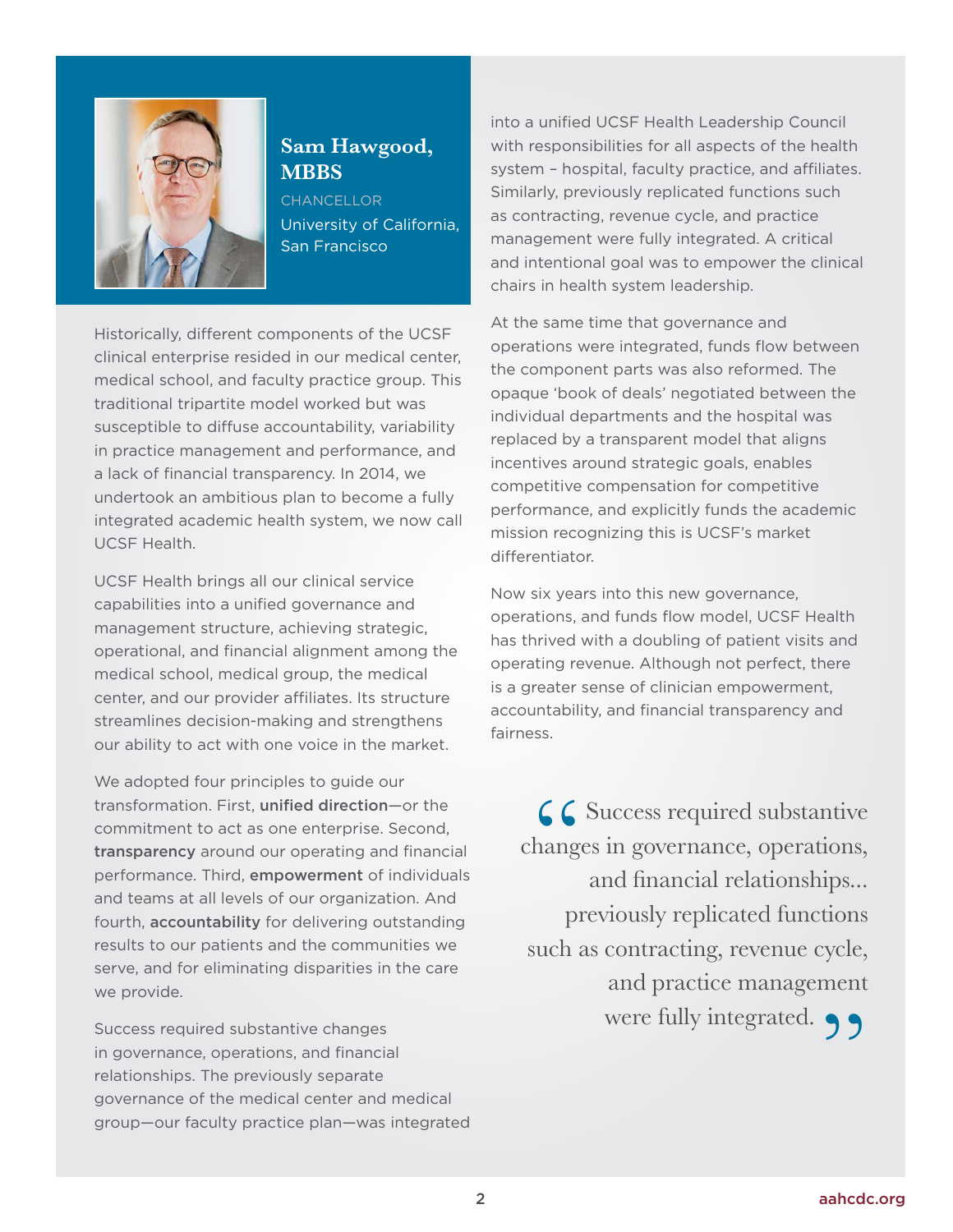

#### **Robert Hromas, MD, FACP**

DEAN, LONG SCHOOL OF MEDICINE VICE PRESIDENT FOR MEDICAL AFFAIRS

UT Health San Antonio

Our 850 physicians represent the largest integrated multi-specialty group in south Texas, serving a population of over five million people, a high fraction of which lack insurance.

Coupled with generally poor access to integrated medical care among this population, the high incidence of diseases requiring coordinated specialty care—such as diabetes, dementia, and cancer—creates an overwhelming demand for access to UT Health clinics. Three years ago, we created an institutionwide initiative to improve access to our clinics, applying more functional and efficient appointment scheduling. However, despite these initial efforts to widen scheduling portals and expand criteria for acceptance, overall clinic access did not significantly improve, and noshows remained high.

We decided to apply an engineering approach that made use of extensive data analytics. We generated a system-wide analytical algorithm that defined specific access issues for each clinic—whether it was clinic capacity, patient demand, or provider supply, each of which was multi-factorial in both origins and outcomes. A real-time virtual dashboard with an innovative graph provided all clinics with information they could use to resolve individual access issues. We also used the graph to correlate one clinic's accessibility with another, and identify where issues in one clinic affected another. In addition, using 22 Epic parameters such as zip code, smoking, BMI, and marital status—we implemented predictive analytics to identify patients most likely not to show for appointments.

Assuming the wellness of any given clinic might limit their capacity to expand, we also implemented a quarterly resiliency survey and provided training to address each issue, such that improvement or deterioration trends could be immediately visualized. This survey of the resiliency of a given clinic measures the learning culture, communication, trust, respect, work environment, reflection and sense making, and leadership vision. After applying this combined system engineering and adaptive reserve approach, access increased 12 percent despite a 31 percent increase in new patients in the last 24 months. We also ensured that 60 percent of our patients are seen within two weeks. Applying these analytics, we can also predict which currently well-performing clinics will develop access issues in the future, and address it before a crisis develops.

Our systems approach improves patient access, allows leadership to determine how factors at one clinic can impact another's efficiency, and can provide analysis of a clinic's resiliency in the face of the stress of expansion.

C C We generated a system-wide<br>analytical algorithm that defined<br>specific access issues for each clinic—  $\bigcup$  We generated a system-wide analytical algorithm that defined whether it was clinic capacity, patient demand, or provider supply, each of which was multi-factorial in both origins and outcomes.